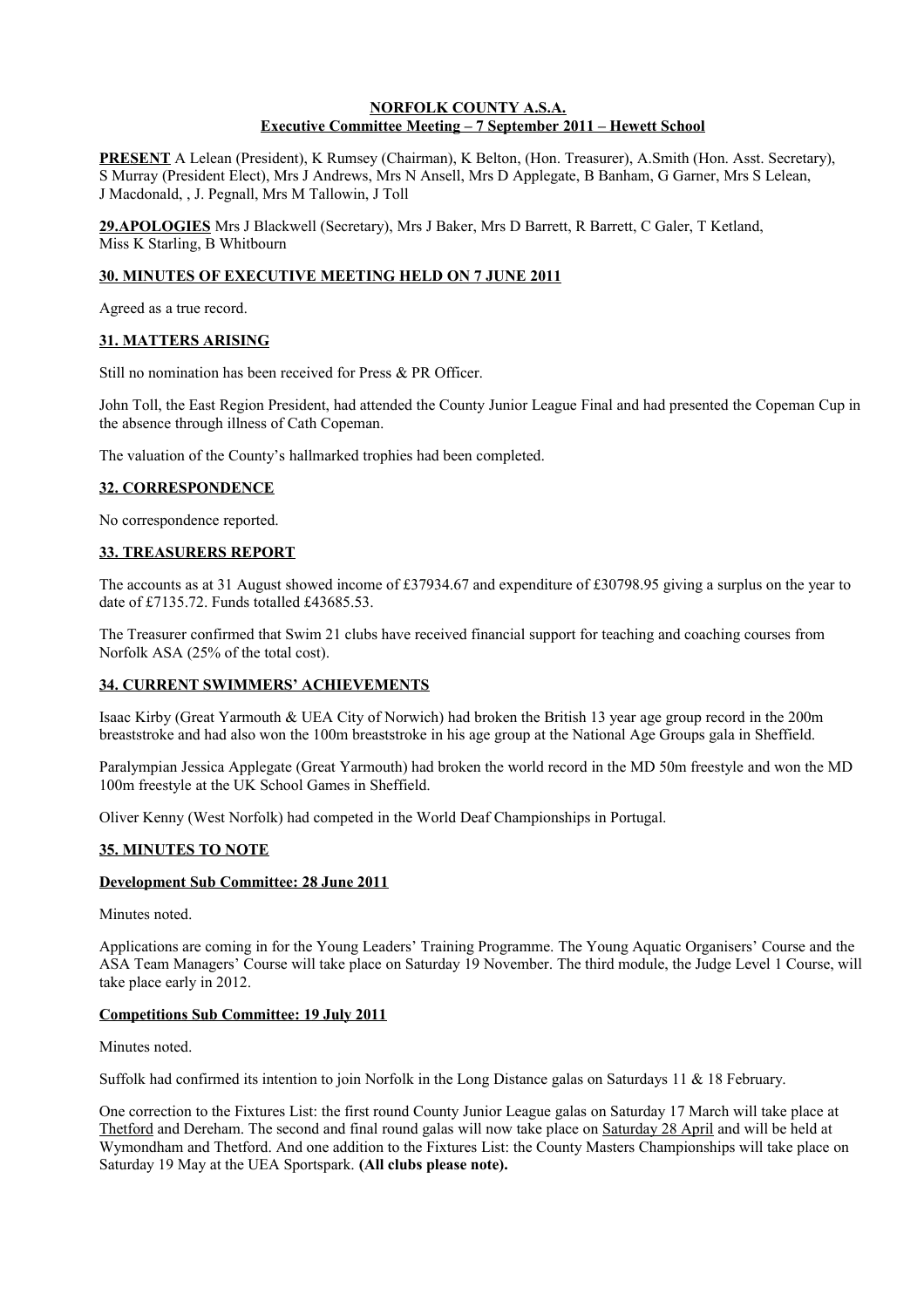It was noted that, in 2012, it is likely (subject to confirmation) that the East Region Youth Championships will take place at the new 50m pool in Basildon and the East Region Winter Championships (short course) will take place in Cambridge, leaving just the East Region BAGCATS galas in Norwich.

### **Finance Sub Committee: 23 August 2011**

Minutes noted.

The sub committee recommended keeping the affiliation fee at £1.30 per member. It was also recommended and agreed that gala event entries should remain at £4 except for the long distance events which are £5. It was also recommended and agreed that admission fees to galas should remain at £2 and, for the sake of consistency, it was recommended and agreed that admission to County Junior League galas (currently £2.50) should also reduce to £2 (**Elaine Bowen to note please**). In 2011 programmes covering all 8 sessions at the County Championships at Thetford and 4 sessions at the County Challenge gala were sold for £1. It was recommended and agreed that this arrangement should continue but that the bigger programme for the county championships should cost £2 in 2012 (**Robin Barrett to note please**).

### **36. REPORTS**

**Norfolk Junior League**. The League AGM including the draw for the first round took place on Tuesday 14 June and minutes have been distributed to clubs. It was agreed that 9 year old swimmers will now be allowed to compete in individual events and the programme will be amended accordingly.

### **Facilities** No report.

**Officials Examinations**. 4 starter candidates, 3 JL2s and 4 JL1s have completed their course since the last meeting.

**Officials Liaison**. The County Challenge gala was well supported by officials though there was only one timekeeper per lane and, as some have not upgraded to JL1, it was not possible to use them as turn judges at the finishing end. Also the ASA requirement for all licensed galas is now one judge for every two lanes at the turning end of the pool. For Licence 1 & 2 galas, only licensed officials (minimum JL1) can now officiate.

**Masters**. The East Region Masters Open Age Group will be held at Newmarket on Saturday 1 October and the East Region Inter County championships will be held at Newmarket on Sunday 20 November.

**Synchro**. The East Region Development Day took place at Kimbolton on Saturday 3 September and 14 Norfolk swimmers (out of a total of 41 attendees from the region's 5 clubs) participated. It is hoped to hold an East Region competition in March 2012, possibly in Essex, if the other clubs can be persuaded to attend.

### **Water Polo** No report.

**Open Water**. The East Region championships (incorporating the Norfolk championships) took place at Whitlingham Broad on Sunday 17 July. The County President presented medals to the successful Norfolk swimmers. It was said to have been a challenging day for the organisers with a shortage of car parking due to bad weather and the delay at the end in getting results out. However, in other respects, the event ran well and several open water official candidates were able to complete the practical requirements of the course.

**Disabled Swimming** A 'swimability' event, open to disability swimmers from all clubs, not just ASA affiliated clubs, will take place at the Riverside Pool on Saturday 17 September.

**Education** No report.

**Records**. No report.

**Trophies**. No report.

**East Region**. The three months' grace for Swim 21 re-accreditation has been removed and clubs must submit on time or lose their Swim 21 status and the £75 Institute of Swimming voucher will be lost if validation is not completed on time. The National panel has agreed that the coaching development standard should be reviewed to allow smaller Skill Development Clubs to allow Licence 2 working towards Licence 3 coaching rather than L3 as a requirement. An increase of 5% in Regional fees (to £3.15) for category 1 and 2 members will be applied in 2012. Category 3 members are still free and the organisations' affiliation fee remains at £35. The ASA East Region Annual Council Meeting takes place at Freckenham on Sunday 10 September. Norfolk's John Toll will complete his year as East Region President (a busy year by all accounts in which he has represented Norfolk very well) and will be handing over to Dave Robinson of Suffolk.

**County Development** – see minutes of Development Sub Committee and further note above.

**Handbook & Website**.A request was made that a current list of swimming officials is kept on the website to aid clubs in obtaining officials for galas and knowing their current qualification. However this would cause data protection problems!